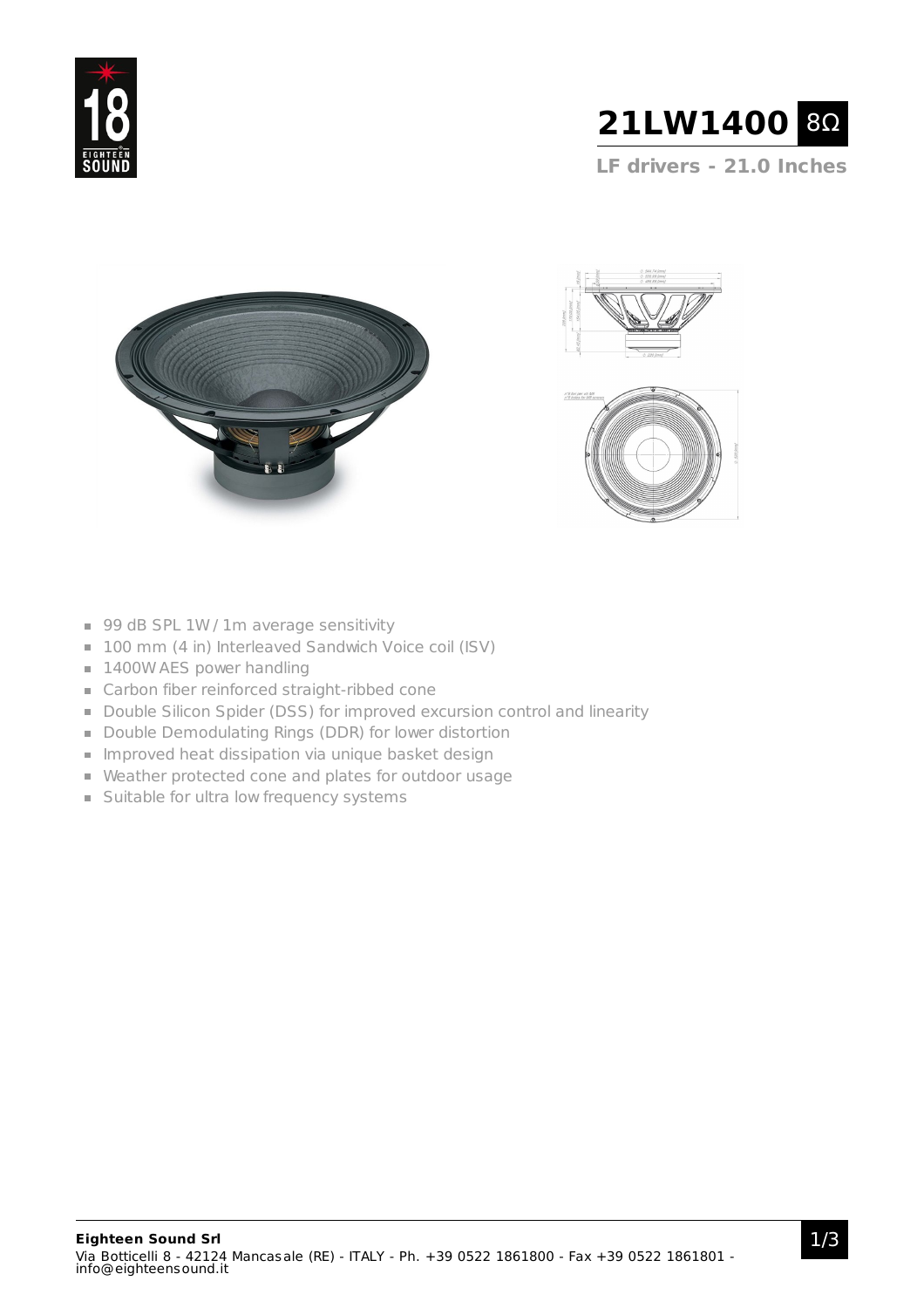

## **21LW1400** 8Ω

**LF drivers - 21.0 Inches**

The 21LW1400 is a 21 inch high performance extended low frequency loudspeaker. The transducer can be used as a subwoofer component, in either a reflex, band-pass or horn-loaded configuration, in high power auditorium or arena loudspeaker systems. It provides clean and undistorted LF reproduction at very high SPL and enables the speaker to withstand high power levels without damage. The 21LW1400 design features include an exceptional displacement suspension system which, in conjunction with a carbon fiber reinforced straight-ribbed cone and the Double Silicon Spider (DSS), produces an ultra-linear piston action, providing full control across the entire working range. The 100mm inside outside copper voice coil, based on our Interleaved Sandwich Voice-coil (ISV) technology, reaches high levels of thermal stability and durability. ISV technology is based on a high strength fiberglas former with half the coil wound on the outside and half on the inside and bonded together using unique high temperature resin adhesives. This results in a balanced linear motor unit which can exert an exceptionally high force factor. The low distortion and unmatched sound quality of the 21LW1400 has been significantly improved by the Double Demodulating Rings (DDR) embedded in the pole piece of the magnetic structure. These have been designed to dramatically reduce the intermodulation and harmonic distortion while improving transient response at the same time. Excellent heat dissipation has been achieved using the special basket design which incorporates air channels between the basket and the magnetic top plate. In addition, 8 air vents incorporated into the back plate are aligned with the voice coil to force air into the lower part of the gap. 21LW1400 is ready to perform properly under inclement weather conditions. This has been achieved using of an exclusive treatment which improves pulp strength and gives water repellent properties to both sides of the cone. Moreover, a special treatment is applied to the top and back plate of the magnetic structure which is far more resistant to the corrosive effects of salts and oxidization than any other treatment in use.